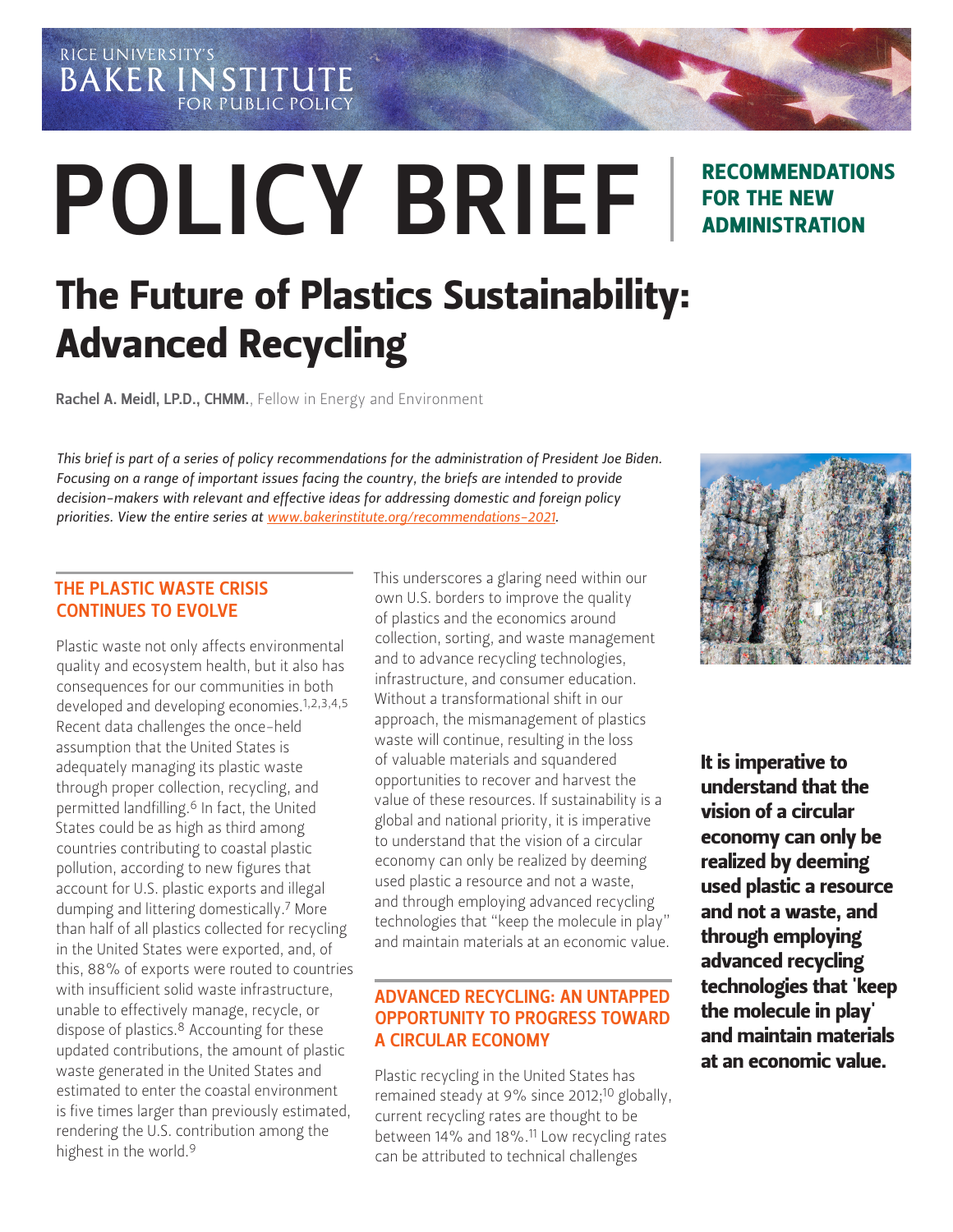Outdated regulations and permitting frameworks that fail to keep pace with technologies create a barrier for innovation and can impede the uptake of advanced recycling efforts.

such as the contamination of recyclable polymers; the customization for particular applications that inhibit collection, separation, and reuse; and the quality and complexity of plastics that are made of multiple polymers and additives. With global demand for plastics projected to triple by 2050,<sup>12</sup> the overall contribution of plastic waste to the supply chain must change dramatically. The recycling and petrochemical industries can play an important role in the transition to a circular economy by converting polymeric waste into virgin-grade feedstock, which can then be used to produce new materials and chemicals of virgin-grade quality. However, the current conventional recycling technology the nation is reliant on is strained by the steadily increasing volume of plastics, which cannot be managed using only traditional mechanical recycling.

To efficiently recycle large amounts of plastic waste, a circular economy requires innovative technologies such as advanced recycling, commonly known as chemical recycling. Chemical recycling, such as pyrolysis or depolymerization, occurs at the molecular level, where plastic polymers are broken down into their constituent monomers that can then be used as feedstock or raw materials for manufacturing new products of equal or greater quality. Studies illustrate that as much as half of all global plastics packaging could be recycled by 2040 if chemical recycling technologies were widely adopted.13 However, in order to achieve a recycling rate of 25% of plastics packaging, \$50 billion in investment would be required by 2040 to deliver enough chemical recycling capacities.14 Advanced recycling technologies have been used to turn plastics into fuels for decades, but the growing market demand for high-quality plastic recyclate—due to significantly higher recycled content targets in packaging products, a heightened sense of corporate and social responsibility, and China's waste import ban—have revealed a need to improve domestic and global capabilities of waste management and recycling systems.

While mechanical recycling is the primary mechanism to manage PET, HDPE, and PE plastic (some of the most common types of plastic in use today), the reality is that a high

percentage of mixed chemistry, low-quality, and low-density plastic material may never be eligible for recycling or reuse without an integrated waste management approach. Even with investments in advanced robotics, enhanced optic recognition technologies, and artificial intelligence to improve mechanical recycling processes, there are fundamental limitations that inhibit traditional methodologies from recovering all polymer families on the market and entering the end-of-life waste stream. Understanding the risks across the entire life cycle is critically important for establishing regulatory certainty, sustainability, and commercial viability for various recycling strategies.

#### RECOMMENDATIONS TO ENABLE ADVANCED RECYCLING **TECHNOLOGIES**

#### Improve the economics around collection.

Even if advanced recycling technologies were commercially deployed, many of the same challenges inherent in the current recycling system remain, such as collection, sorting, and processing. Insufficient investment in collection infrastructure and low municipal solid waste management budgets fail to cover operating costs. Increasing the value of after-use plastic packaging in the form of packaging fees or recycled-content legislation could help to incentivize the collection of waste plastics and reduce the likelihood of leakage from the collection system.

#### Ensure modernized regulatory and permitting frameworks.

Outdated regulations and permitting frameworks that fail to keep pace with technologies create a barrier for innovation and can impede the uptake of advanced recycling efforts. Advanced recycling technologies that are classified as waste disposal instead of manufacturing processes impede the expansion of chemical recycling and decrease economic opportunities to repurpose plastics for feedstocks that can produce higher-value products. Policies should appropriately classify and delineate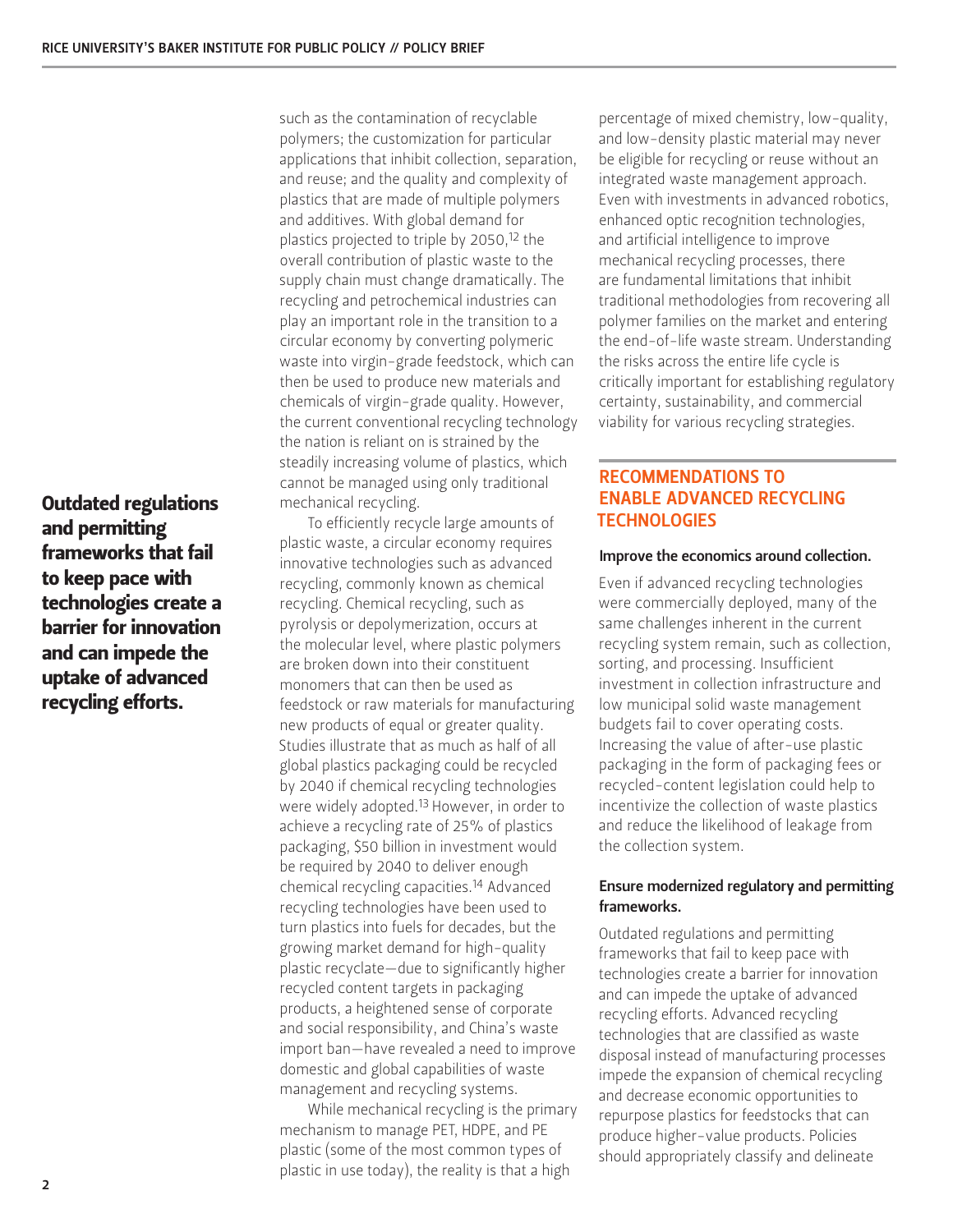commodities versus waste by ensuring that post-consumer plastic feedstock intended for advanced recycling is not classified as "solid waste" and the facilities that produce them are permitted accordingly.

#### Support an integrated waste management framework.

An integrated waste management framework aims to accelerate transformational change to meet ambitious recycling targets and is foundational to sustainable materials management. The Biden administration should encourage circularity measures that go beyond the traditional mindset of reduce, reuse, and recycle to include a progressive approach that promotes recovery, redesign, and remanufacture. Chemical recycling increases our capacity to process and recover unrecyclable plastics waste, ensures that more polymers are reprocessed into highervalue products, recaptures the value of plastics by "keeping the molecule in play," and reduces the need for primary extraction and production.

#### Commission a sustainability study on the social, environmental, and economic impacts of chemical recycling technologies to understand the costs, benefits, and trade-offs and to identify where federal investment in research and development (R&D) is needed.

There is a dearth of information on the overall environmental performance of advanced recycling technologies from cradle to grave and across the value chain, particularly regarding energy consumption and safety of the process output. A lack of insight around sustainability metrics encumbers public acceptance, delays commercial uptake, and ultimately prevents innovations from advancing U.S. leadership in science and technology to help solve the growing plastic waste crisis. The study should also develop a waste management priority and timetable for different polymers that focuses on cost and recyclability of plastics and the need for R&D to advance the options for those currently hard-to-recycle plastics.

#### Integrate life-cycle dimensions into waste management strategies for an understanding of sustainability metrics.

Although current methodologies and tools for assessing and comparing the environmental and social impacts of a product or process are not well adapted to chemical recycling, integrating a life-cycle dimension into all waste management strategies in the waste hierarchy can objectively inform decisions and accelerate the transition of innovations to higher technology readiness levels.

#### Commission a national study of projected plastic waste quantities and types.

The Biden administration should commission a national study that quantifies and analyzes projected polymer waste streams and their compositions at the national level to strategize and support the establishment of suitable regulatory and investment conditions for conventional and advanced recycling technologies. The study should provide recommendations for improving national data collection, quality, and reporting and for ensuring the compatibility of definitions, terms, and language around recycling and waste management systems.

#### **CONCLUSION**

Increasing plastics sustainability can generate new opportunities for modernization, competitiveness, and job creation, consistent with global and national economic, energy, and environmental objectives. The United States cannot progress to circularity without an advanced recycling agenda that recognizes the value in plastic waste. Chemical recycling is only one key component in an overall integrated waste management system that will complement existing mechanical methods that are successfully and profitably managing a subset of polymers. Advanced recycling has the potential to help the nation achieve global sustainability goals and a climate-neutral, circular economy. However, if circularity is the preferred way forward, it is imperative to consider and assess innovative recycling technologies that could have enormous economic value in transforming plastic waste